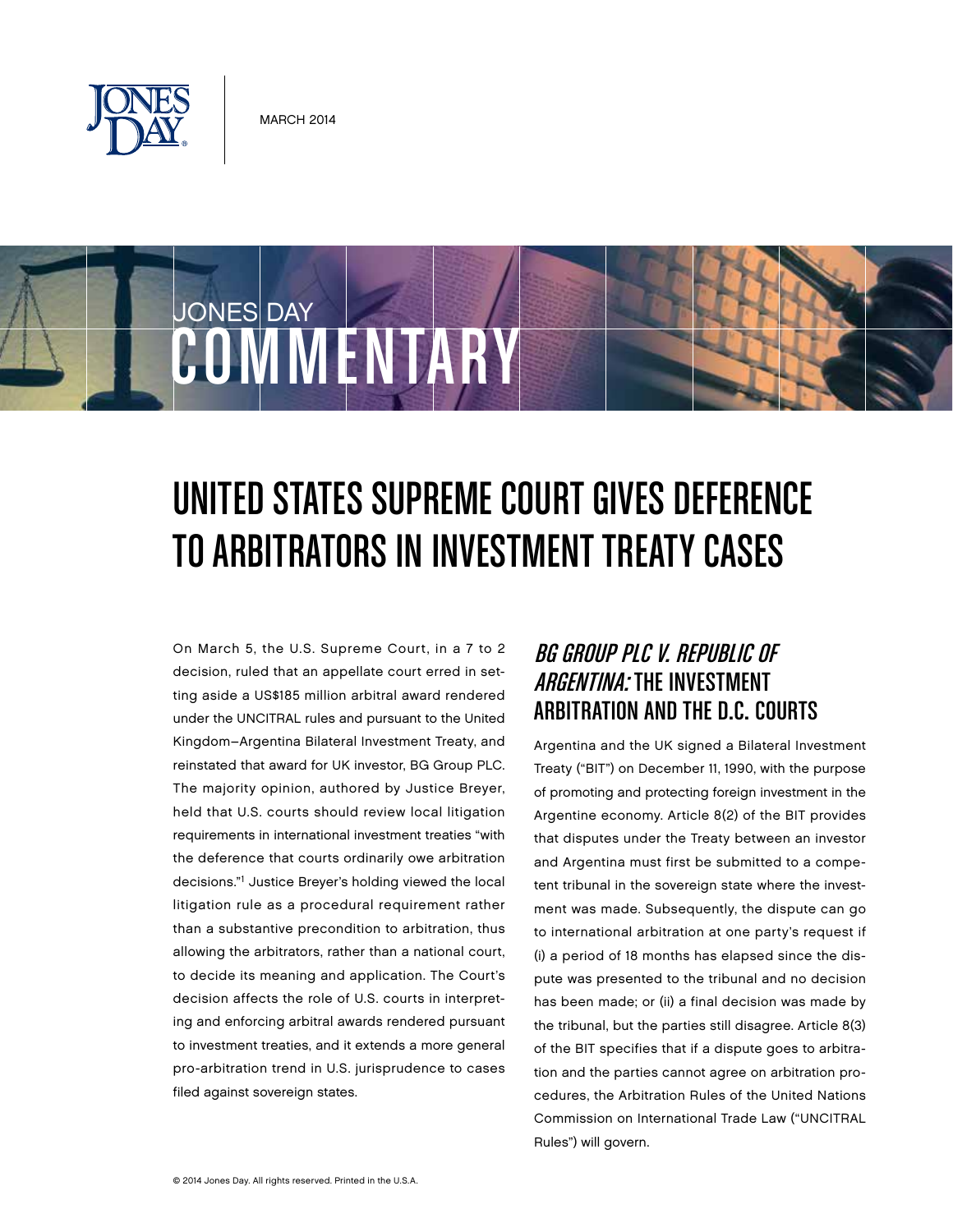BG Group held substantial shares of MetroGAS, a private Argentine gas transportation and distribution company. MetroGAS was granted a 35-year exclusive license to distribute gas in and around Buenos Aires. The tariffs on this license would be calculated in U.S. dollars and could be adjusted every six months for inflation based on the United States Product Price Index ("PPI"). Between 2001 and 2002, the Argentine economy collapsed. In response, the government enacted Emergency Law 25.561 to prohibit inflation adjustments based on PPI and converted dollar-based tariffs to Argentine peso-based tariffs. Then, Argentina passed Decree 214/02, Article 12 ("Article 12"), which stayed, for a period of 180 days, compliance with injunctions and trial judgments resulting from lawsuits relating to the Emergency Law. Additionally, Argentina established a "renegotiation process" for public contracts, such as the MetroGas license, but simultaneously barred any firm that was litigating against Argentina in court or arbitration from participation in those renegotiations.

BG Group filed a Notice of Arbitration under Article 8 of the BIT and submitted the dispute to arbitration in the United States under the UNCITRAL Rules eight months after Article 12 had expired. The arbitration was seated in Washington, D.C. BG Group claimed that the emergency laws had negatively affected their investment in MetroGAS and sought damages.

Argentina opposed arbitration, claiming that the arbitral tribunal did not have jurisdiction over the parties because the dispute had not been submitted to an Argentine tribunal for a period of at least 18 months, which submission was a precondition to commencing arbitration under Article 8(2) of the BIT. BG Group argued before the arbitral tribunal that waiting to meet the requirements of Article 8(2) of the BIT would have been futile. The arbitral tribunal determined that they had jurisdiction over the dispute and issued an award on the merits in favor of BG Group.<sup>2</sup> On the jurisdictional point, the tribunal held that Argentina had enacted laws hindering judicial recourse to the point where compliance with the BIT's local litigation requirement was implicitly waived.

Both parties filed petitions for review in the United States District Court for the District of Columbia, which upheld the arbitration award, stating that the arbitral tribunal could decide its own jurisdiction. The United States Court of Appeals for the District of Columbia Circuit overturned that decision and found that the arbitral tribunal did not have jurisdiction because BG Group had not complied with the local litigation requirements of Article 8(2) of the BIT. The appellate court further held that, as the local litigation requirement was a precondition to Argentina's granting its consent to arbitration, the arbitral tribunal's decision regarding compliance with that precondition must be reviewed *de novo*. As a result, the circuit court set aside the arbitral tribunal's award.

## The Supreme Court's Decision

The Supreme Court decided the question that had split the inferior U.S. courts, namely: "whether a court of the United States, in reviewing an arbitration award made under the Treaty, should interpret and apply the local litigation requirement *de novo*, or with the deference that courts ordinarily owe arbitration decisions."3

The Court viewed the BIT as an ordinary contract between private parties. In doing so, Justice Breyer found that the local litigation requirement was a procedural condition precedent to arbitration, which determined "*when* the contractual duty to arbitrate arises, not *whether* there is a contractual duty to arbitrate at all."4 Thus, as a procedural precondition rather than a substantive bar to arbitrability, Justice Breyer found that, "courts presume that the parties intend arbitrators, not courts, to decide disputes about [the local litigation requirement's] meaning and application."5 The Court found nothing in Article 8 of the BIT to overcome this presumption. The Court also rejected the position of the U.S. Solicitor-General that the local litigation provision should be treated differently because it is a condition laid down by a state, and not a private party. While the Court acknowledged that it typically "respect[s] the Government's views about the proper interpretation of treaties,"6 it saw no reason to abandon or increase "the complexity of our ordinary intent-determining framework" for arbitration clauses.7

The upshot of this conclusion is that a U.S. court presented with an application to review an arbitral award must do so under a "highly deferential" standard.<sup>8</sup> Because Argentina had "hindered recourse to its domestic judiciary," the Tribunal held that it would be "absurd and unreasonable" to require local litigation before resorting to investment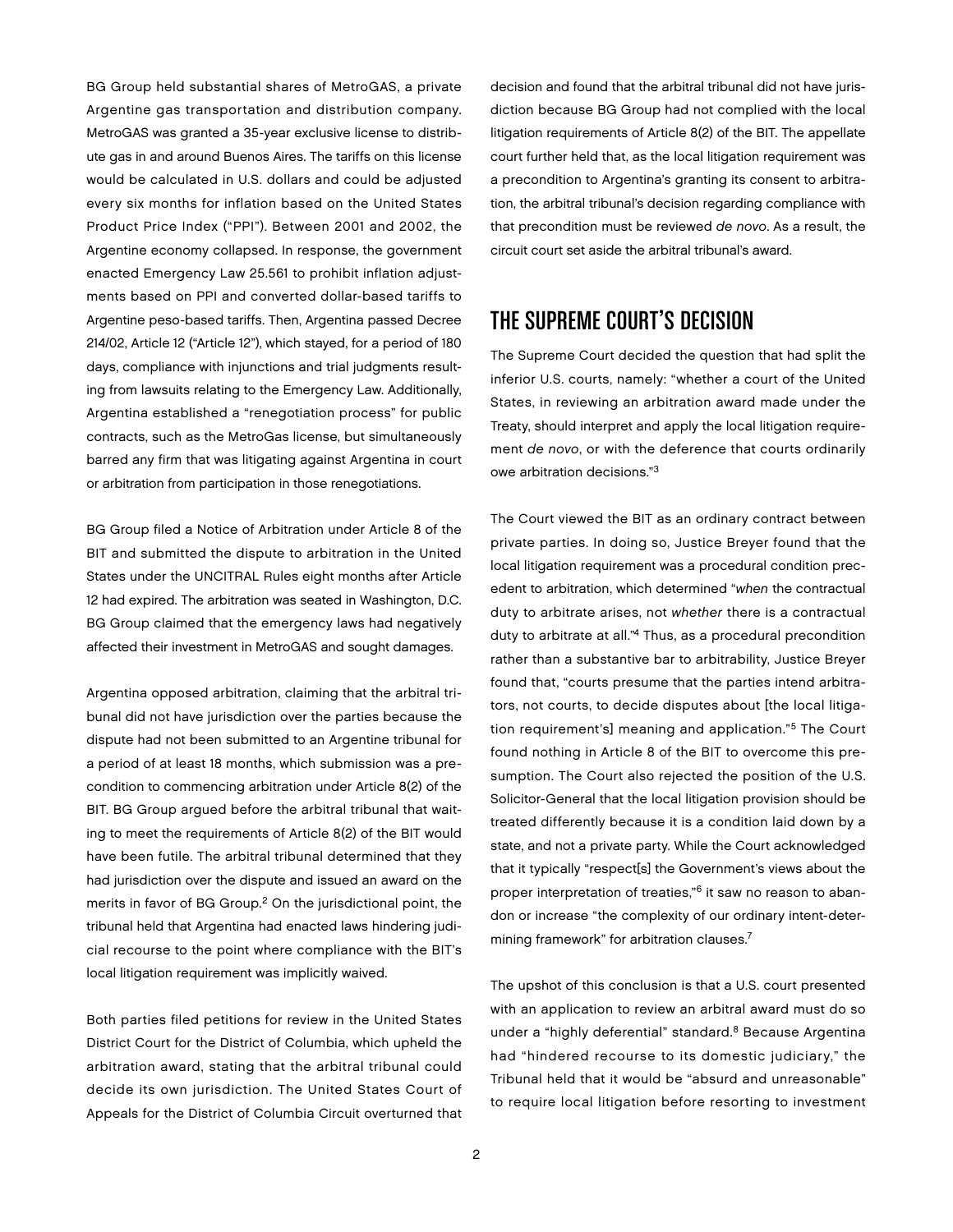arbitration.9 While the majority stopped short of characterizing Argentina's actions as "absurd and unreasonable," it did endorse the Tribunal's characterization as falling within its mandate under the agreement.10

The concurring and dissenting opinions contain positions that may bear upon future disputes. Justice Sotomayor agreed with the majority that the local litigation requirement was a procedural requirement in the BIT, but she wrote separately to address the precedential value of the decision for later cases. In her view, if the local litigation provision had been expressly labeled a "condition on the treaty party's consent to arbitrate, that would … change the analysis as to whether the parties intended the requirement to be interpreted by a court or an arbitrator."11 The dissent, authored by Chief Justice Roberts and joined by Justice Kennedy, took issue with the majority's decision to consider the BIT as an ordinary contract between private parties.<sup>12</sup> In their view, when looking at the BIT as an act of state between co-equal sovereigns, with all the deference that comes with that conclusion, the local litigation requirement can only be viewed as a precondition to the formation of an agreement to arbitrate against the state. "It is no trifling matter for a sovereign nation to subject itself to suit by private parties," the Chief Justice said; "we do not presume that any country—including our own—takes that step lightly."13 Thus, without having submitted to the local courts before it initiated arbitration, the dissent would have held that BG Group had no agreement to arbitrate against Argentina.

## The Impact of the Supreme Court's Decision

In some contexts, sovereign consent to convene an arbitration occupies a special place in the law. At least one federal judge has said that the federal policy in favor of arbitration carries special force when the agreement to arbitrate is contained in a treaty as opposed to a private contract.<sup>14</sup> Take, for example, the recurring situation where parties use the U.S. courts to seek evidence by way of 28 U.S.C. § 1782 for use in international arbitration proceedings. Where that arbitration is convened by treaty and not by contract, U.S. courts will more readily lend their assistance.<sup>15</sup>

This decision, which on its face runs counter to the idea that U.S. courts will treat investment treaty arbitration differently than commercial arbitration, still furthers, however, the same objective. It furthers the Supreme Court's recent string of pro-arbitration rulings. Further, when the issue concerns the validity of an award, it brings investment treaty cases within the favorable ambit of its commercial arbitration jurisprudence. In ruling that the local litigation requirement in the BIT was procedural and that a U.S. court should afford deference to the arbitrators, the majority reinforced the concept of arbitral sovereignty within its jurisdiction—irrespective of whether the consent to arbitration came in the form of an arm's-length contract between two commodities brokers or an act of state between two sovereigns. This will naturally render the United States a favorable place to seat UNCITRAL investment arbitration proceedings, as U.S. courts interpret the resulting awards in accordance with the "basic objective of … investment treat[ies]."16

#### Lawyer Contacts

For further information, please contact your principal Firm representative or one of the lawyers listed below. General email messages may be sent using our "Contact Us" form, which can be found at [www.jonesday.com.](http://www.jonesday.com)

#### Baiju S. Vasani

Washington / London +1.202.879.3888 / +44.20.7039.5562 [bvasani@jonesday.com](mailto:bvasani@jonesday.com)

Melissa Stear Gorsline Washington +1.202.879.5421 [msgorsline@jonesday.com](mailto:msgorsline@jonesday.com)

Charles T. Kotuby Jr. Washington +1.202.879.5409 [ctkotubyjr@jonesday.com](mailto:ctkotubyjr@jonesday.com)

*James Egerton-Vernon and Michael Rooney of the Washington Office assisted in the preparation of this*  Commentary.